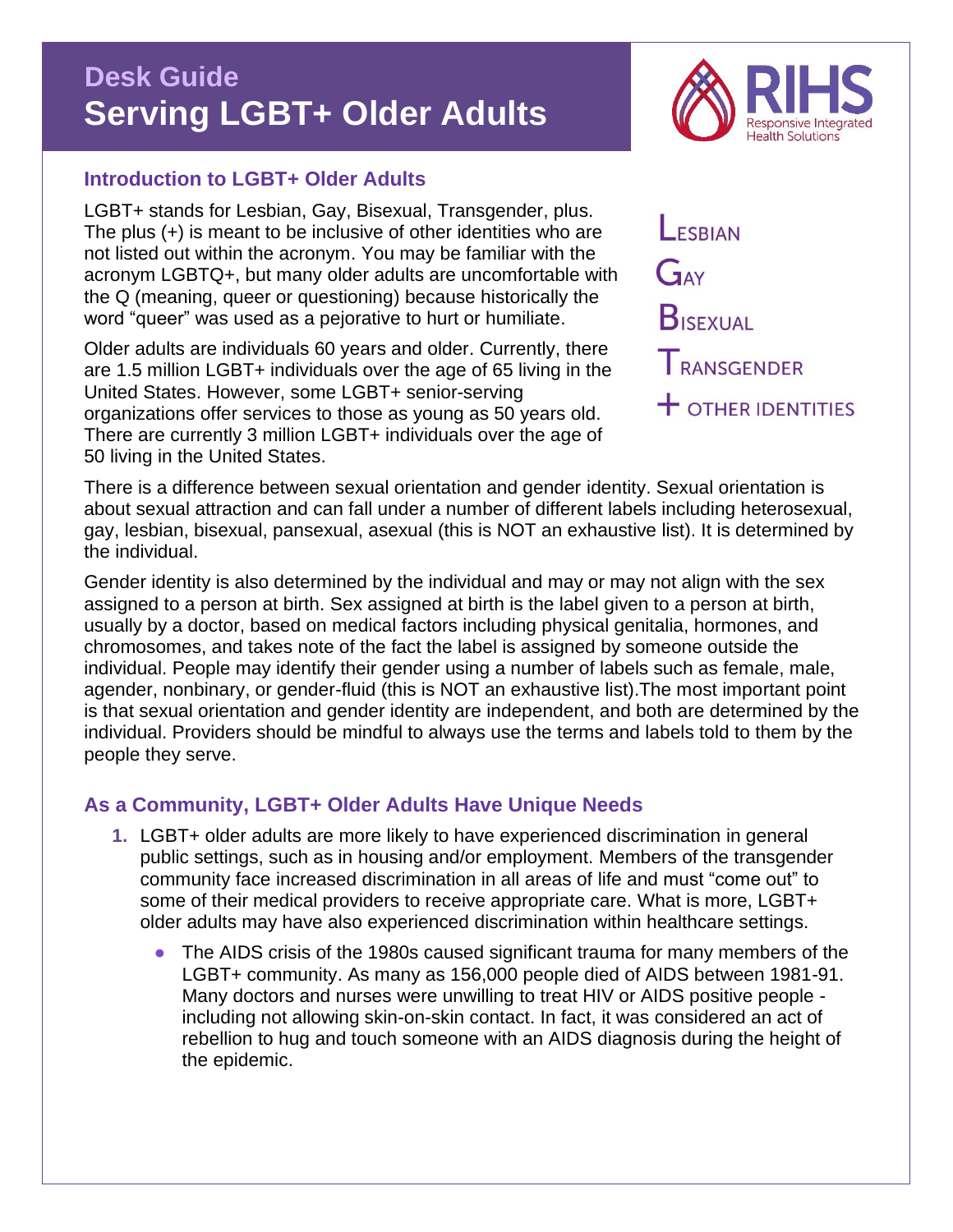- The LGBT+ community was ostracized at-large, because of fear of AIDS, and rejected by the broader public. Note, [the documentary](https://5bfilm.com/) 5B provides a moving look at the doctors and nurses serving patients diagnosed with AIDS in one hospital in the early 1980's.
- **2.** LGBT+ older adults are less likely to seek out long-term care, and therefore may be less connected to appropriate service providers and care.
- **3.** LGBT+ older adults may lack social supports such as family and younger relatives.
- **4.** Many of the barriers to accessing care experienced by LGBT+ older adults are shaped by their experiences of discrimination. LGBT+ older adults can be reluctant to be "Out" to their service providers for fear of discrimination.
	- Previous experiences with the pathologizing of LGBT+ identities can add to the reluctance to engage in Behavioral Health care. For example, Homosexuality was not removed from the DSM until 1973, when it was replaced by Sexual Orientation Disturbance, which was not removed until 1987.



**DISCRIMINATION LESS CONNECTED LACK SOCIAL SUPPORT BARRIERS RELUCTANT TO ENGAGE** 

# **Steps Organizations can Take to be Welcoming, Inclusive, and Culturally Responsive**

- **1.** Normalize LGBT+ relationships and trans or non-binary gender representation when discussing relationships with people receiving services, rather than to limiting "normal" to binary (Male/female) gender, and heterosexual relationships.
	- Remember that even if you believe you have yet to serve an individual who identifies as a part of the LGBT+ community, it does not mean you have not, or are not currently, working with one of them.
	- Coming out to service providers requires trust and relationship building.
- **2.** Include LGBT+ individuals and relationships in marketing materials.
	- Include photographs and verbiage that reflect representation of the LGBT+ community
		- For programs which serve individuals across the lifespan, are older adults, particularly LGBT+ older adults, featured?
	- Include Diversity, Equity, and Inclusion (DEI) statements in marketing materials and organization website.
		- Ensure DEI statements include explicit statements on discrimination based on sexual orientation and gender identity.

**EXAMPLE:** We are committed to creating an equitable and inclusive community by celebrating everyone regardless of race, gender presentation, country of origin, religion, ethnicity, or sexual orientation.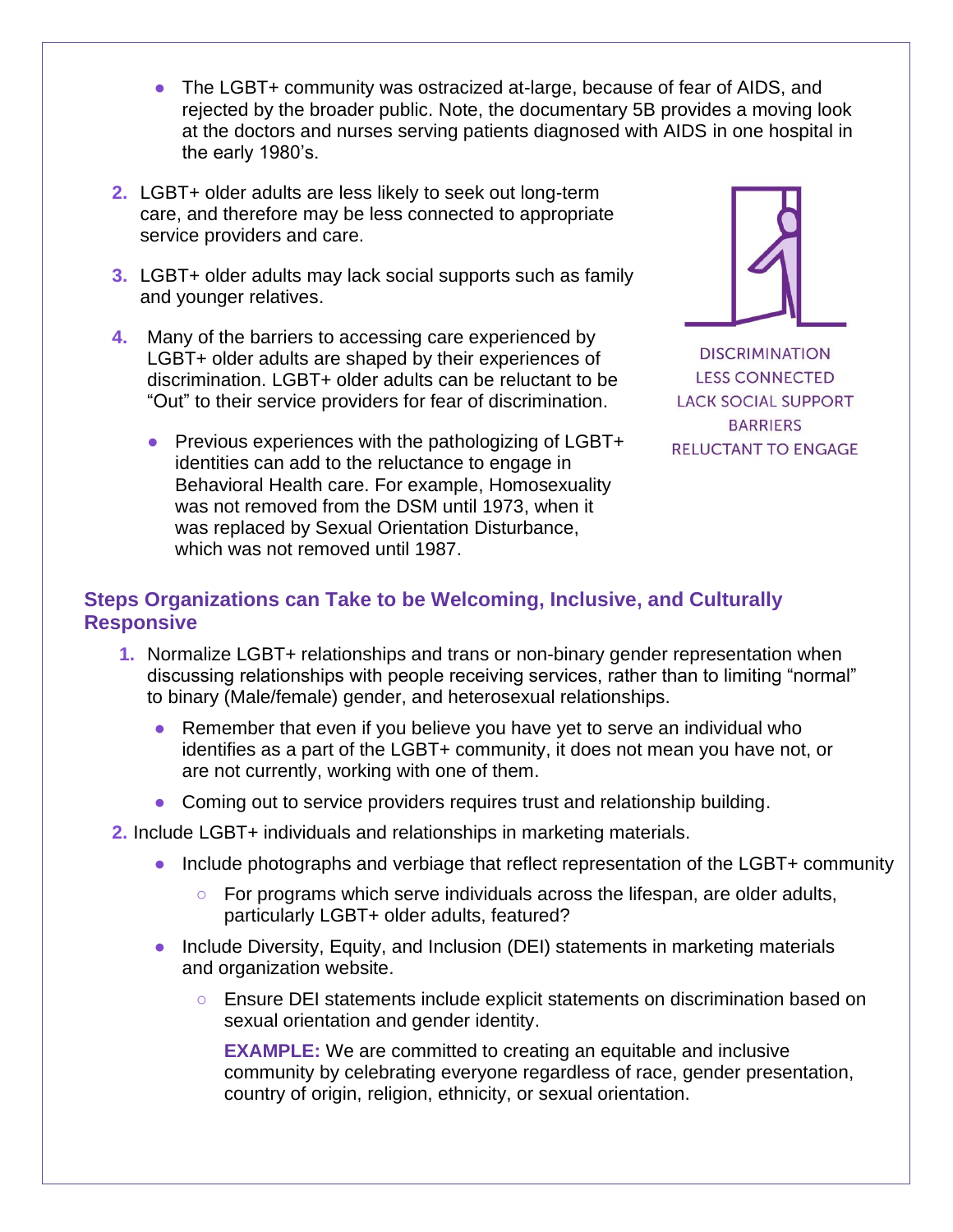- **3.** Include images of LGBT+ individuals and relationships and DEI statements in office & treatment spaces.
	- Ensure posted materials such as photographs and community materials reflect representation of the LGBT+ community.
		- Are older adults, particularly LGBT+ older adults, featured?
		- When possible, post DEI statements clearly.
	- Post LGBT+ affirming symbols and images or graphics clearly in public spaces.
		- These images might include the [rainbow flag,](https://us.123rf.com/450wm/jpgon/jpgon1410/jpgon141000085/32406443-illustration-of-a-gay-pride-flag.jpg?ver=6) [pink triangle,](https://www.wehoville.com/wp-content/uploads/2019/07/pinktriangle.jpg) or equality [symbol](https://upload.wikimedia.org/wikipedia/commons/a/ad/Hrc_logo.svg) used by the Human Rights Campaign

**NOTE:** There are multiple variations on the pride flag. It is recommended the [most current version of the flag](https://cms.qz.com/wp-content/uploads/2018/06/new-pride-flag-01.jpg?quality=75&strip=all&w=1200&h=900&crop=1) is used for its inclusiveness. However, any rainbow flag will be recognized as a gesture toward LGBT+ affirmation.



## **Steps Individuals can Take to be Welcoming, Inclusive, and Culturally Responsive**

- **1.** Build relationships with LGBT+ older adults.
	- Being LGBT+ is not a diagnosis, and while an individual may have faced trauma and discrimination because of their sexual orientation or gender identity, these are only two components of a person's whole experience.
	- By providing affirming and nonjudgmental services a provider is more likely to receive honest and open communication from the people they serve.
- **2.** Share your pronouns whenever you introduce yourself to someone new.
	- Pronouns are words such as he/him/his and she/her/hers.
		- Pronouns are often assumed to be tied directly to gender identity and will often automatically be assumed to be tied to the sex a person is assigned at birth.
		- There are many different pronouns, including the pronouns mentioned above and any number of gender neutral pronouns such as they/them/theirs, xe/xem/xyrs, ze/zem/zir, ze/hir/hir, or per/per/pers (This is NOT an exhaustive list).

**EXAMPLE:** Hi, my name is Laura, I'm the therapist meeting with you today. My pronouns are she, her, and hers.

- Always use the individual's stated pronouns or be willing to ask an individual which pronouns they use if they have not shared their pronouns yet, regardless of the individual's gender presentation or your assumption of their gender identity.
- **3.** Use the individual's terms and labels for the important people in their lives, such as spouse, partner, husband, or wife.
	- Do not assume individuals who have been in long-term relationships are married or want to be married, or that they have only one partner or significant other.